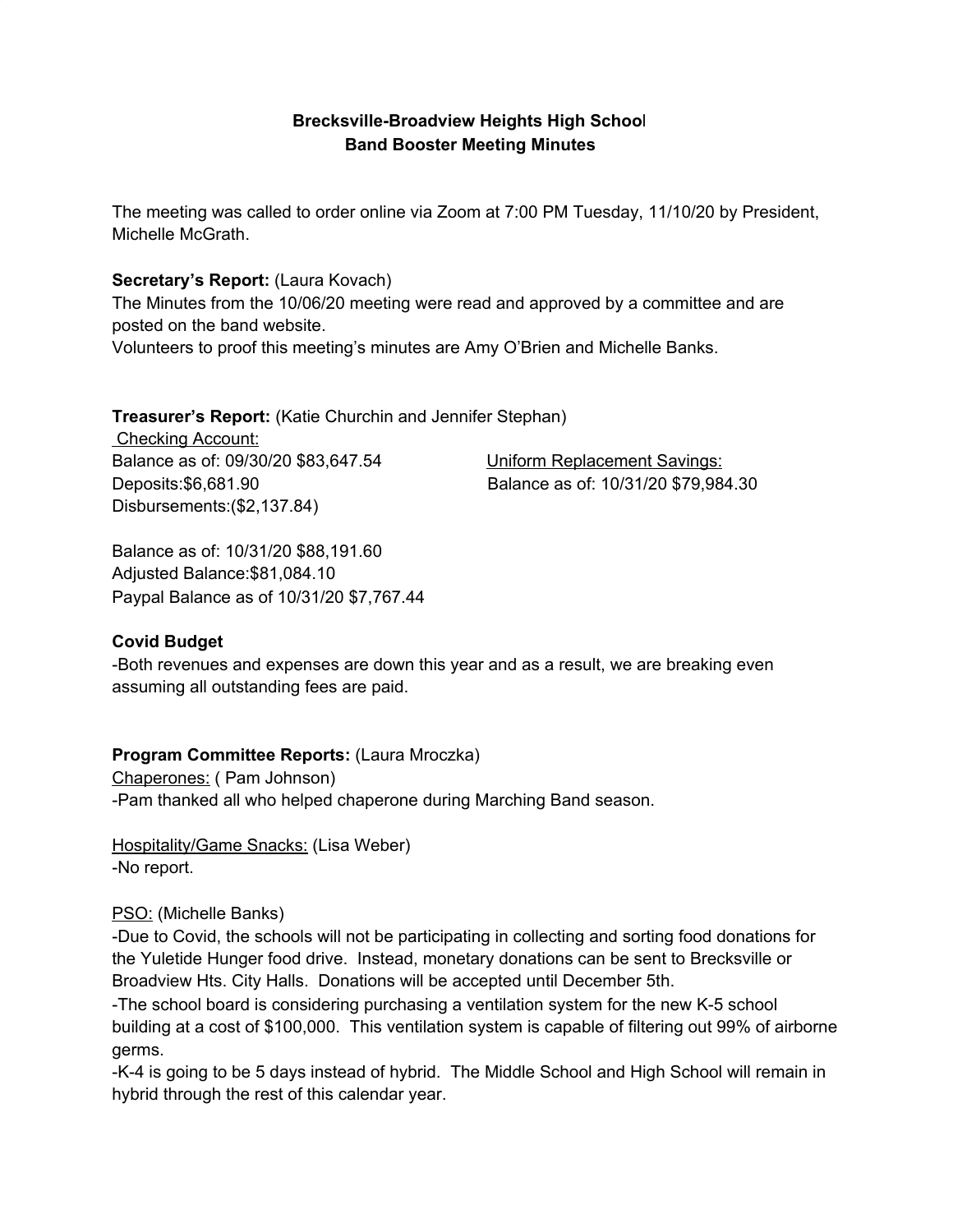-The schools will be utilizing a concurrent learning model. Hybrid and online learning will be synchronized. Scott Detray is working on a master schedule.

-Our CVCC Career Counselor Specialist, Randi Borosh has developed [this great](https://sites.google.com/bbhcsd.org/careerresources/home) [resource](https://sites.google.com/bbhcsd.org/careerresources/home) for students and families to continue their career exploration and planning. We encourage students and families to check out all the excellent resources available on the site.

This is an example of some of the Asynchronous counseling resources that they are providing students this school year to support their programming, which has been interrupted due to the Hybrid schedule. Our Counselors have also been putting out weekly social/emotional learning activities as well as information on other resources and learning tools to help our students and we will be including this in our weekly newsletters to families.

-PSAT results are expected to be available in mid December.

-November 23rd and 24th are professional development days. No school for students. -The High School PSO is sponsoring a gift card giveaway to parents who join the PSO in an effort to increase membership which is down this year.

-The NHS induction ceremony will be held at the High School on December 4th at 1PM. Inductees will each be able to have 2 guests attend the ceremony.

# Flagline:

-No Report.

Publicity: (Melissa Burdick)

-Facebook posts have been well received. Trunk or Treat and the band's performances during football games have been posted.

-Mr. Pasternak has posted live streams on social media.

Senior Night: (Amy O'Brien) -No Report.

Swarm Board and Decorations: (Lisa Trout) -No Report.

Uniforms: (Lori Reagan, Rima Julien and Linda Gauntner)

-The raincoats have arrived and have been unpacked. The new screenprinting looks good. -Lori was able to return 97 of the 300 rain ponchos the Boosters purchased that were not used during marching season for a credit of \$80-\$90.

Summer Uniforms: ( Lisa Karakostas, Laura Mroczka and Melinda Torres) -No Report.

Yard Signs: (Melinda Torres) -No Report.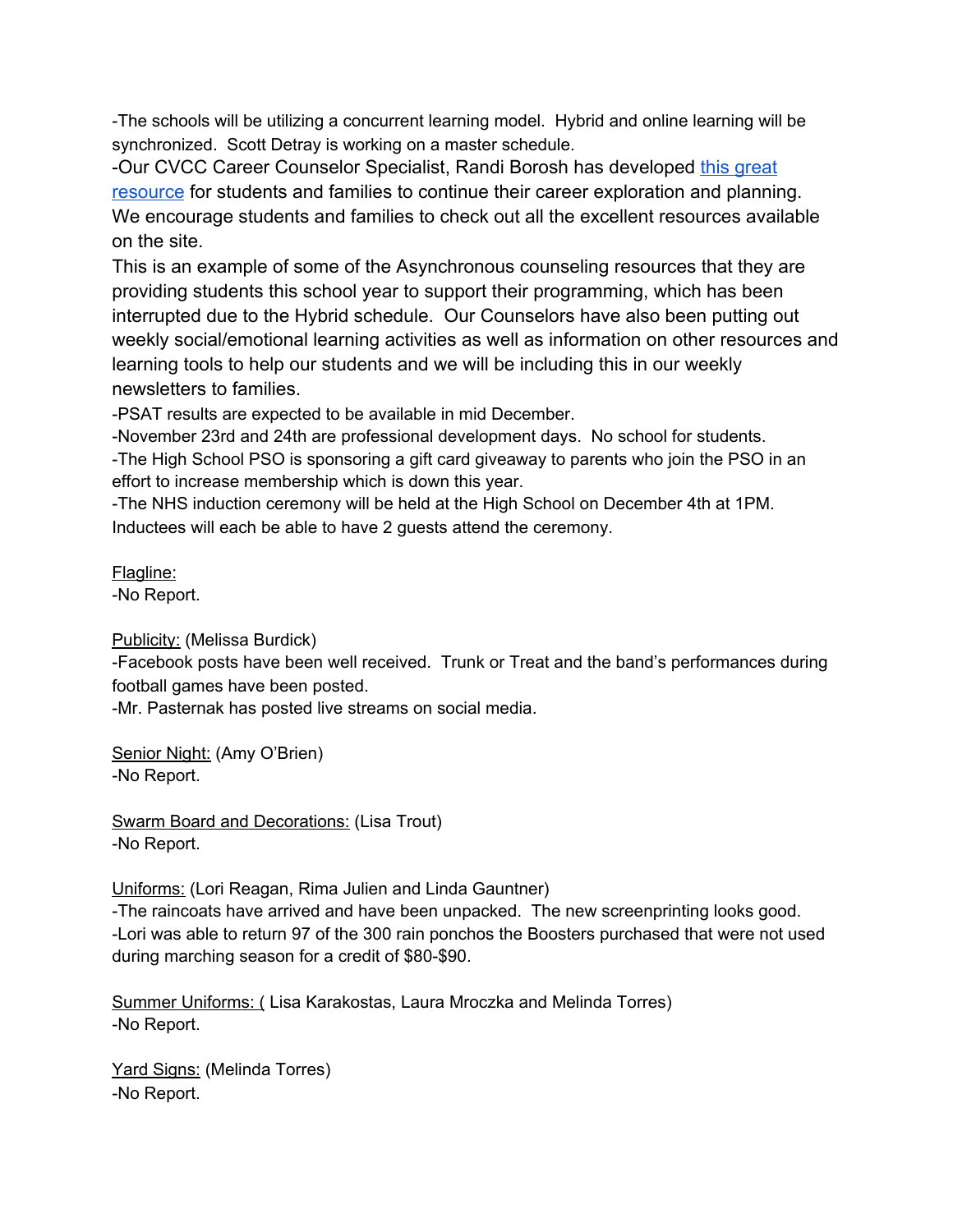# **Ways and Means Committee Reports:** (Kathy Drinko)

Athletic Programs: ( Melissa Burdick)

-Picture day is Thursday, November 12th.

-Melissa asked if she could place a student roster for each group alongside the corresponding group photograph instead of having to have volunteers physically present to write down all the names of the students in each group. Band Boosters approved using this format.

#### Athletic Program Sales: (Michelle McGrath)

-Michelle asked for volunteers to step up to take over Athletic Programs/Sales in order to keep this fundraiser going. It is the biggest fundraiser of the year for the band.

-Michelle will collect the QR code banners and the senior banner from the stadium. The QR code banners will be hung in the gym and other high profile places around the school.

Athletic Program Layout: (Kim Traum) -No Report.

Citrus Sales: ( Heather McCleary and Kathy Drinko)

-So far, there has been \$2,600 in fruit sales.

-\$984 of these sales is profit for the band with the majority of the money going to students' Bee Buck accounts.

-December 4th is the last day to order fruit.

-Kathy asked Mr.Ciulla to send out another Remind about the citrus sale.

-Kathy and Heather will have the Bee Buck report ready in January.

Disney Raffle: (Sue Flis) No Report.

Endowment/Patrons: (Michelle McGrath) -No Report.

Spirit Wear: (Melinda Torres) -No Report.

# **Band Director's Report:** (Mr. Ciulla and Mr.Pasternak)

-Mr. Ciulla gave a huge "Thank You" to all who helped make this marching season a success this year.

-The band will not be marching in the Holiday parade this year due to Covid.

-Concert season is underway. There are two in person concerts planned for December 9th (Concert Winds, Red/Gold bands and Jazz band)and December 10th (Wind Ensemble,

Symphonic band and Jazz band). Other plans are being made if these concerts are unable to be performed in person.

-The concerts will be held in the gymnasium for logistical reasons.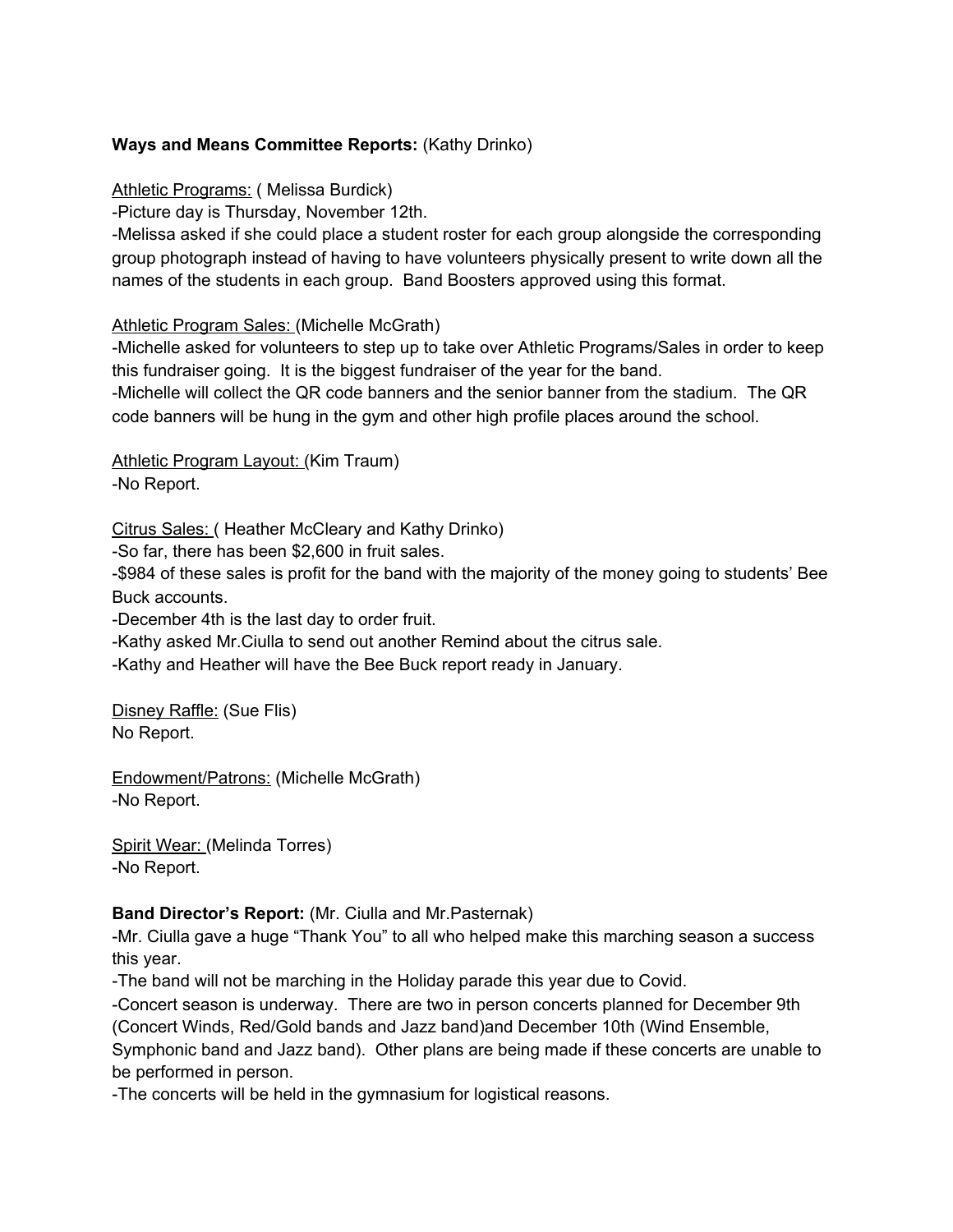-Mr. Ciulla and Mr. Pasternak are having the students record a Christmas Carol concert in which small groups of students will record a few Christmas songs virtually.

-Mr. Ciulla would like to purchase a subscription to Upbeat Music which allows participants to meet and play virtually through a Zoom format. These performances can then be linked by the band directors who can then make any needed adjustments. This program will benefit every band student. The Upbeat Live program subscription costs \$400 per year and can be paid for through the band director's budget of \$700. Boosters did not have to vote on this expenditure since it is coming out of the Director's budget

-After school rehearsals are happening on Tuesdays after school for jazz band and Wednesdays for all concert bands. Times and dates are posted on the band bulletin.

-Concert dress information can also be found on the latest band bulletin.

-Mr. Ciulla requisitioned the school board to purchase additional PPE equipment for students who have lost theirs. The school board approved his request. Any student in need of PPE equipment must see Mr. Ciulla and pay for the replacement.

-Pep Band pictures will be taken on November 12th at 5:40PM.

-Pep Band commitments will not begin until after the second semester.

-Senior awards from last year are now ready to be passed out. Laura Mroczka will help see that last year's seniors get their awards.

-Concert attire will consist of all black. Students may wear a holiday hat. Specific attire requirements will be posted on the band website.

# **President's Report:** (Michelle McGrath)

-625 bell covers have been delivered to band students.

-37 flute masks have been made and delivered at a cost of only \$50. If we had to purchase these masks the cost would have been \$900.

-The slitted/non-slitted mask sale is now closed. They should be delivered in about 3 weeks. Michelle ordered 50 extra slitted masks which will be sold at cost (\$5.00) to students if they need a replacement.

-The Pay To Participate fee has dropped from \$105 down to \$55. The fee can be paid through Pay Schools or can be mailed in to the High School attn: Kelly Petros. Any questions regarding this fee can be addressed to Kelly Petros.

-45 cars were decorated for Trunk or Treat this year! This is about double from previous years. Michelle gave a shout out to Melissa Burdick and Heather McCleary for all their help in organizing this event.

-Michelle asked if anyone had any ideas for the weekly Booster Buzz. Kathy Drinko said the Booster Buzz provides great press for band boosters and all we do for the benefit of our band students. Going forward, Michelle would like to highlight different positions that need to be filled next year.